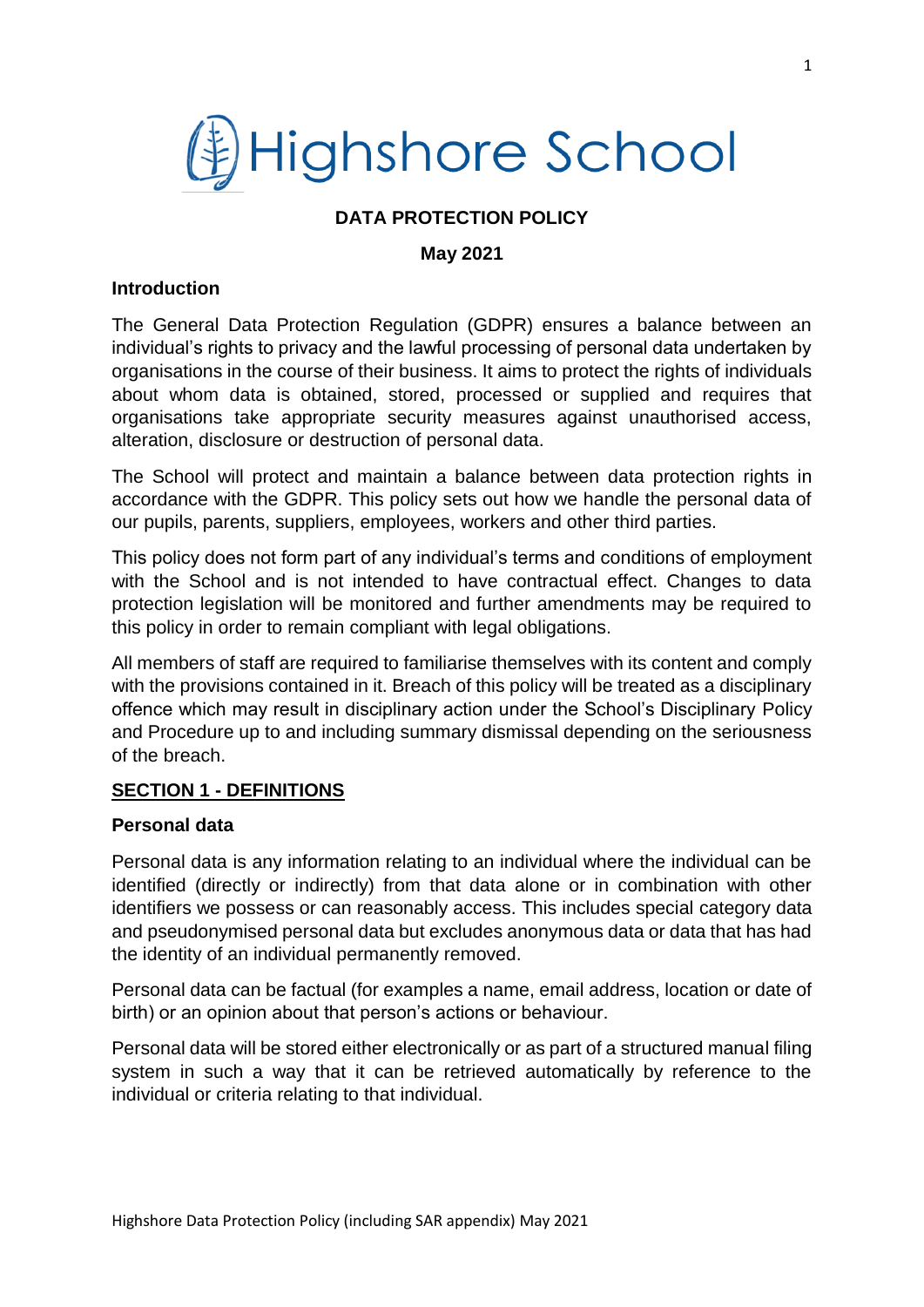#### **Special Category Data**

Previously termed "Sensitive Personal Data", Special Category Data is similar by definition and refers to data concerning an individual Data Subject's racial or ethnic origin, political or religious beliefs, trade union membership, physical and mental health, sexuality, biometric or genetic data and personal data relating to criminal offences and convictions.

#### **Data Subject**

An individual about whom such information is stored is known as the Data Subject. It includes but is not limited to employees.

## **Data Controller**

The organisation storing and controlling such information (i.e. the School) is referred to as the Data Controller.

## **Processing**

Processing data involves any activity that involves the use of personal data. This includes but is not limited to: obtaining, recording or holding data or carrying out any operation or set of operations on that data such as organisation, amending, retrieving using, disclosing, erasing or destroying it. Processing also includes transmitting or transferring personal data to third parties.

#### **Automated Processing**

Any form of automated processing of personal data consisting of the use of personal data to evaluate certain personal aspects relating to an individual, in particular to analyse or predict aspects concerning that individual's performance at work, economic situation, health, personal preferences, interests, reliability, behaviour, location or movements.

An example of automated processing includes profiling and automated decision making. Automatic decision making is when a decision is made which is based solely on automated processing (without human intervention) which produces legal effects or significantly affects an individual. Automated decision making is prohibited except in exceptional circumstances.

# **Data Protection Impact Assessment (DPIA)**

DPIAs are a tool used to identify risks in data processing activities with a view to reducing them.

#### **Criminal Records Information**

This refers to personal information relating to criminal convictions and offences, allegations, proceedings, and related security measures.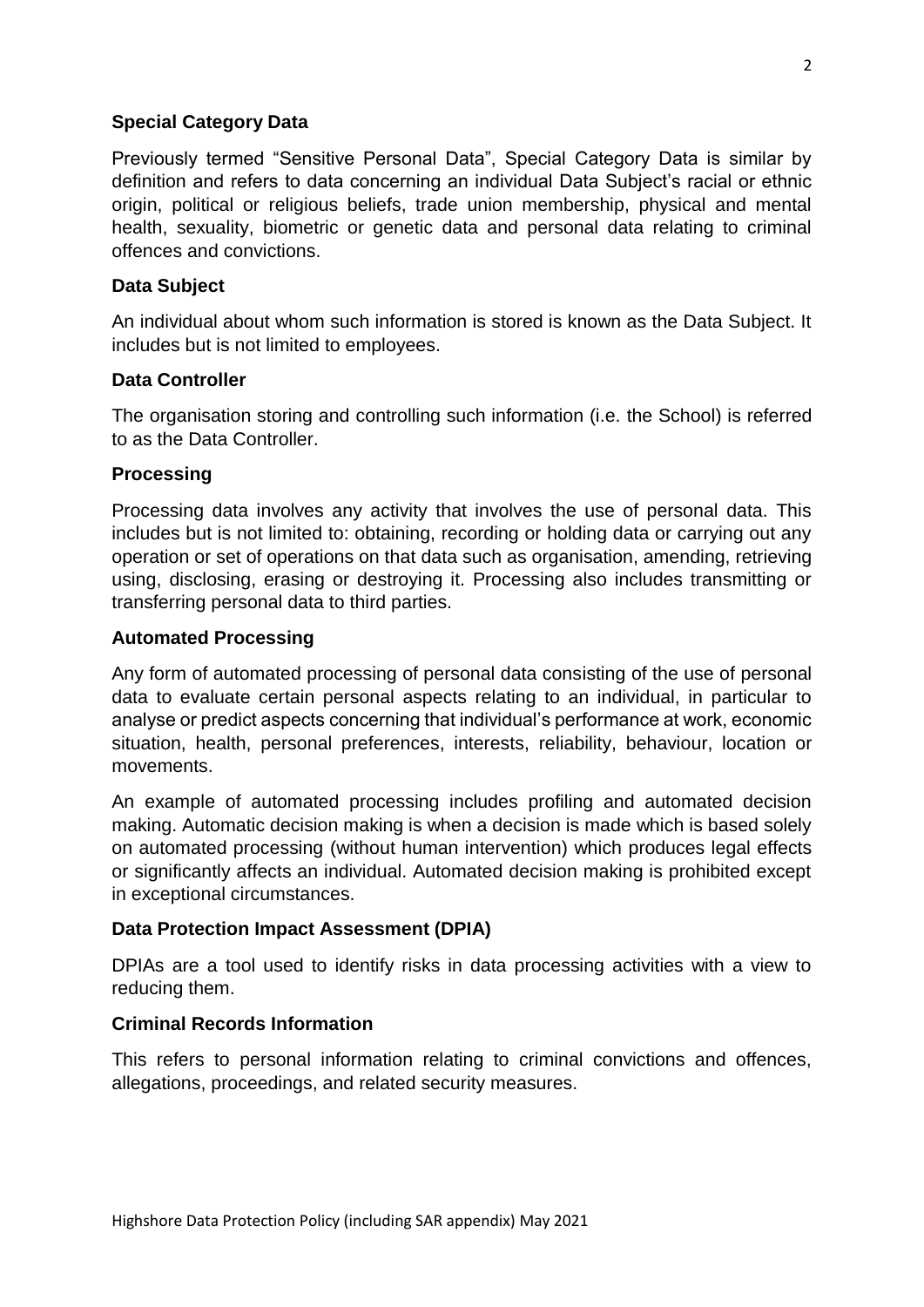# **SECTION 2 - WHEN CAN THE SCHOOL PROCESS PERSONAL DATA**

## **Data Protection Principles**

The School are responsible for and adhere to the principles relating to the processing of personal data as set out in the GDPR.

The principles the School must adhere to are set out below.

## **Principle 1: Personal data must be processed lawfully, fairly and in a transparent manner**

The School only collect, process and share personal data fairly and lawfully and for specified purposes. The School must have a specified purpose for processing personal data and special category of data as set out in the GDPR.

Before the processing starts for the first time we will review the purposes of the particular processing activity and select the most appropriate lawful basis for that processing. We will then regularly review those purposes whilst processing continues in order to satisfy ourselves that the processing is necessary for the purpose of the relevant lawful basis (i.e. that there is no other reasonable way to achieve that purpose).

#### Personal Data

The School may only process a data subject's personal data if one of the following fair processing conditions are met: -

- The data subject has given their consent;
- The processing is necessary for the performance of a contract with the data subject or for taking steps at their request to enter into a contract;
- To protect the data subject's vital interests;
- To meet our legal compliance obligations (other than a contractual obligation);
- To perform a task in the public interest or in order to carry out official functions as authorised by law;
- For the purposes of the School's legitimate interests where authorised in accordance with data protection legislation. This is provided that it would not prejudice the rights and freedoms or legitimate interests of the data subject.

#### Special Category Data

The School may only process special category data if they are entitled to process personal data (using one of the fair processing conditions above) AND one of the following conditions are met: -

• The data subject has given their explicit consent;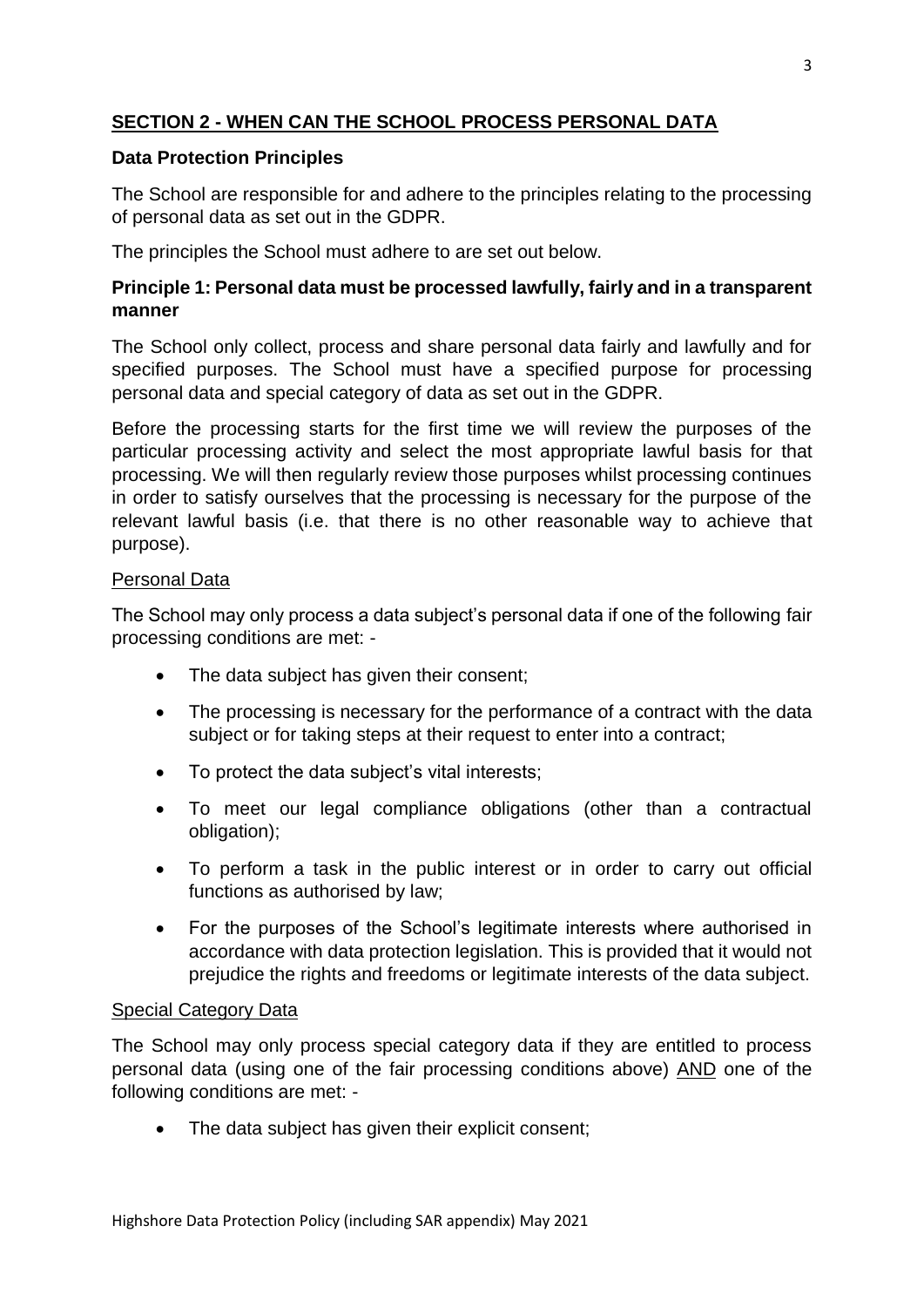- The processing is necessary for the purposes of exercising or performing any right or obligation which is conferred or imposed on the School in the field of employment law, social security law or social protection law. This may include, but is not limited to, dealing with sickness absence, dealing with disability and making adjustments for the same, arranging private health care insurance and providing contractual sick pay;
- To protect the data subject's vital interests;
- To meet our legal compliance obligations (other than a contractual obligation);
- Where the data has been made public by the data subject;
- To perform a task in the substantial public interest or in order to carry out official functions as authorised by law;
- Where it is necessary for the purposes of preventive or occupational medicine, for the assessment of the working capacity of the employee, medical diagnosis, the provision of health or social care or treatment or the management of health or social care systems and services;
- Where it is necessary for reasons of public interest in the area of public health;
- The processing in necessary for archiving, statistical or research purposes.

The School identifies and documents the legal grounds being relied upon for each processing activity.

#### **Consent**

Where the School relies on consent as a fair condition for processing (as set out above), it will adhere to the requirements set out in the GDPR.

Consent must be freely given, specific, informed and be an unambiguous indication of the data subject's wishes by which they signify agreement to the processing of personal data relating to them. Explicit consent requires a very clear and specific statement to be relied upon (i.e. more than just mere action is required).

A data subject will have consented to processing of their personal data if they indicate agreement clearly either by a statement or positive action to the processing. Consent requires affirmative action so silence, pre-ticked boxes or inactivity will not amount to valid consent.

Data subjects must be easily able to withdraw consent to processing at any time and withdrawal must be promptly honoured.

If explicit consent is required, the School will normally seek another legal basis to process that data. However, if explicit consent is required the data subject will be provided with full information in order to provide explicit consent.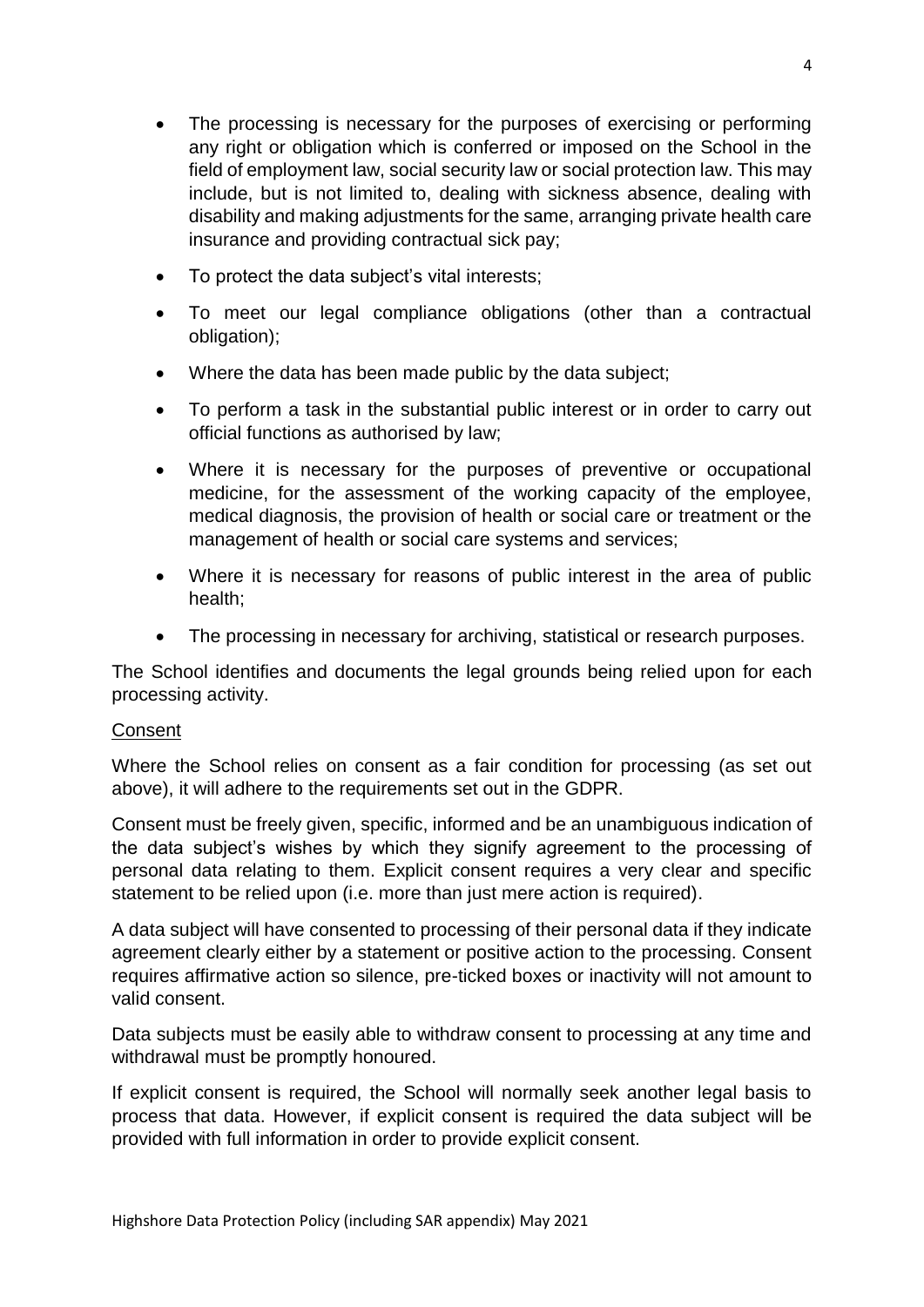The School will keep records of consents obtained in order to demonstrate compliance with consent requirements under the GDPR.

# **Principle 2: Personal data must be collected only for specified, explicit and legitimate purposes**

Personal data will not be processed in any matter that is incompatible with the legitimate purposes.

The School will not use personal data for new, different or incompatible purposes from that disclosed when it was first obtained unless we have informed the data subject of the new purpose (and they have consented where necessary).

## **Principle 3: Personal data must be adequate, relevant and limited to what is necessary in relation to the purposes for which it is processed**

The School will only process personal data when our obligations and duties require us to. We will not collect excessive data and ensure any personal data collected is adequate and relevant for the intended purposes.

When personal data is no longer needed for specified purposes, the School shall delete or anonymise the data. Please refer to the School's Data Retention Policy for further guidance.

# **Principle 4: Personal data must be accurate and, where necessary, kept up to date**

The School will endeavour to correct or delete any inaccurate data being processed by checking the accuracy of the personal data at the point of collection and at regular intervals afterwards. We will take all reasonable steps to destroy or amend inaccurate or out of date personal data.

Data subjects also have an obligation to ensure that their data is accurate, complete, up to date and relevant. Data subjects have the right to request rectification to incomplete or inaccurate data held by the School.

# **Principle 5: Personal data must not be kept in a form which permits identification of data subjects for longer than is necessary for the purposes for which the data is processed**

Legitimate purposes for which the data is being processed may include satisfying legal, accounting or reporting requirements. The School will ensure that they adhere to legal timeframes for retaining data.

We will take reasonable steps to destroy or erase from our systems all personal data that we no longer require. We will also ensure that data subjects are informed of the period for which data is stored and how that period is determined in our privacy notices.

Please refer to the School's Retention Policy for further details about how the School retains and removes data.

# **Principle 6: Personal data must be processed in a manner that ensures its security using appropriate technical and organisational measures to protect**

Highshore Data Protection Policy (including SAR appendix) May 2021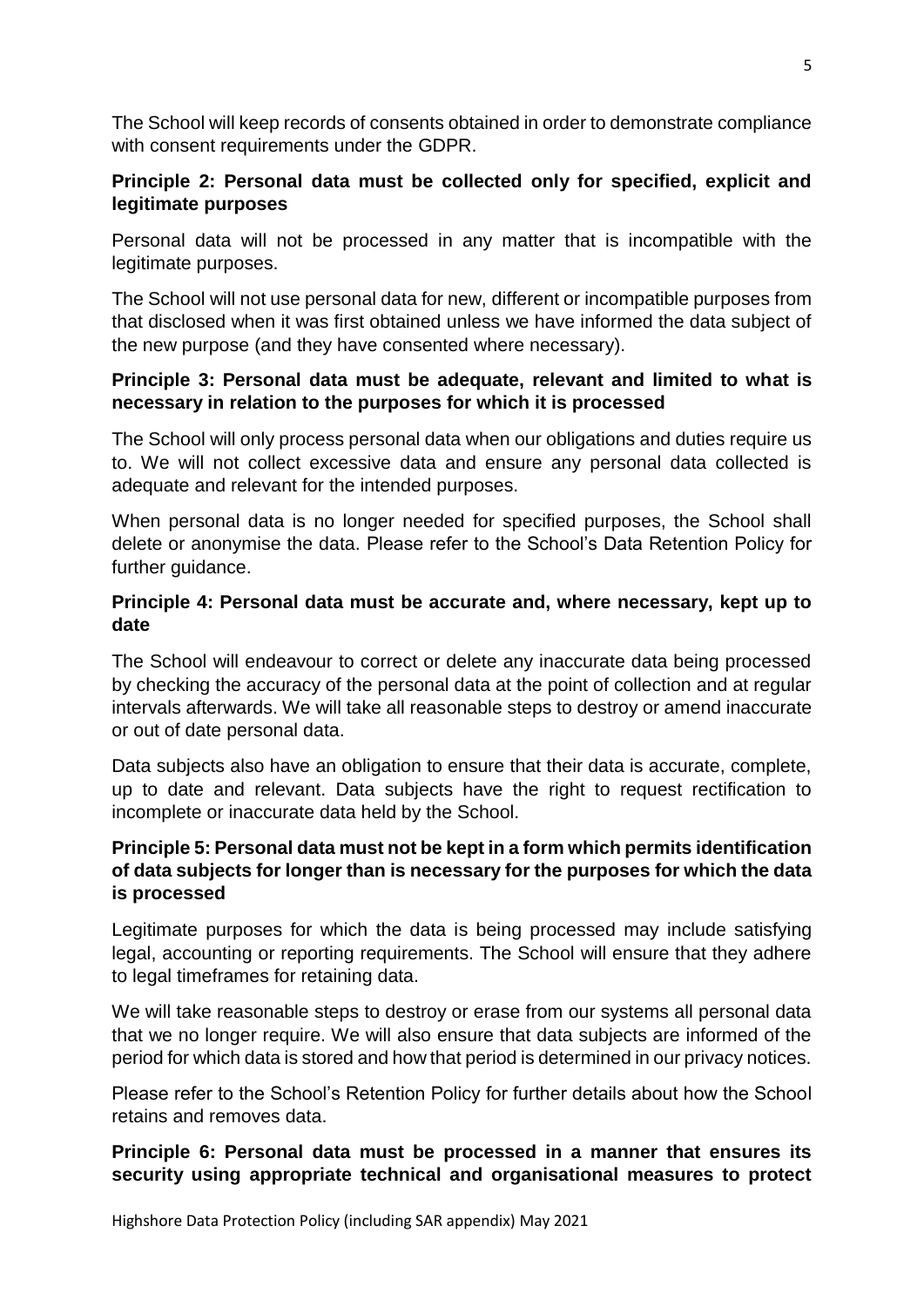## **against unauthorised or unlawful processing and against accidental loss, destruction or damage**

In order to assure the protection of all data being processed, the School will develop, implement and maintain reasonable safeguard and security measures. This includes using measures such as: -

- Encryption;
- Pseudonymisation (this is where the School replaces information that directly or indirectly identifies an individual with one or more artificial identifiers or pseudonyms so that the person to whom the data relates cannot be identified without the use of additional information which is meant to be kept separately and secure);
- Ensuring authorised access (i.e. that only people who have a need to know the personal data are authorised to access it);
- Adhering to confidentiality principles;
- Ensuring personal data is accurate and suitable for the process for which it is processed.

The School follow procedures and technologies to ensure security and will regularly evaluate and test the effectiveness of those safeguards to ensure security in processing personal data.

The School will only transfer personal data to third party service providers who agree to comply with the required policies and procedures and agree to put adequate measures in place.

Full details on the School's security measures are set out in the School's Information Security Policy.

# **Sharing Personal Data**

The School will generally not share personal data with third parties unless certain safeguards and contractual arrangements have been put in place. These include if the third party: -

- Has a need to know the information for the purposes of providing the contracted services;
- Sharing the personal data complies with the privacy notice that has been provided to the data subject and, if required, the data subject's consent has been obtained;
- The third party has agreed to comply with the required data security standards, policies and procedures and put adequate security measures in place;
- The transfer complies with any applicable cross border transfer restrictions; and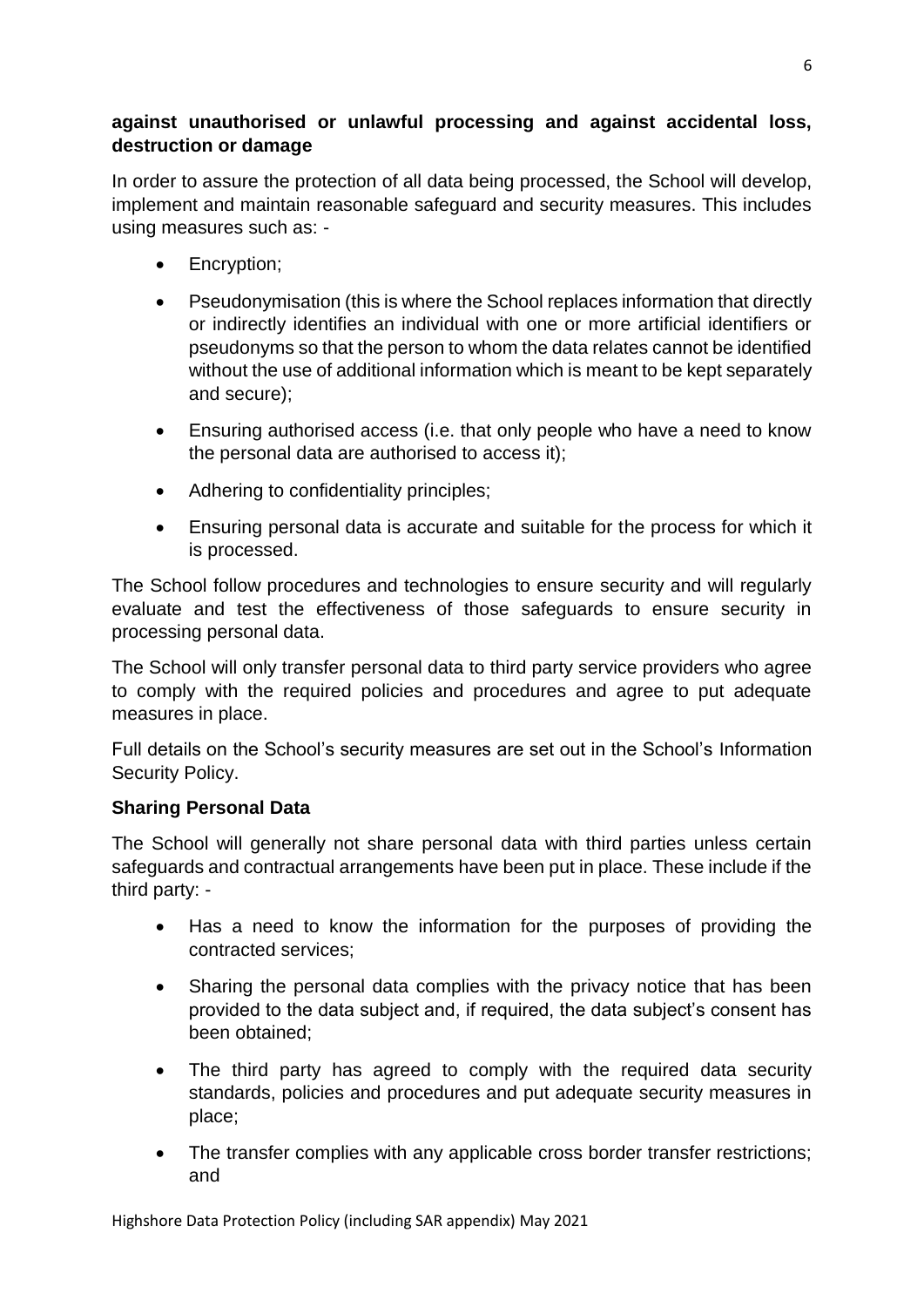A fully executed written contract that contains GDPR approved third party clauses has been obtained.

There may be circumstances where the School is required either by law or in the best interests of our pupils, parents or staff to pass information onto external authorities, for example, the local authority, Ofsted or the department of health. These authorities are up to date with data protection law and have their own policies relating to the protection of any data that they receive or collect.

The intention to share data relating to individuals to an organisation outside of our School shall be clearly defined within written notifications and details and basis for sharing that data given.

# **Transfer of Data Outside the European Economic Area (EEA)**

The GDPR restricts data transfers to countries outside the EEA in order to ensure that the level of data protection afforded to individuals by the GDPR is not undermined.

The School will not transfer data to another country outside of the EEA without appropriate safeguards being in place and in compliance with the GDPR. All staff must comply with the School's guidelines on transferring data outside of the EEA. For the avoidance of doubt, a transfer of data to another country can occur when you transmit, send, view or access that data in that particular country.

# **SECTION 3 - DATA SUBJECT'S RIGHTS AND REQUESTS**

Personal data must be made available to data subjects as set out within this policy and data subjects must be allowed to exercise certain rights in relation to their personal data.

The rights data subjects have in relation to how the School handle their personal data are set out below: -

- (a) (Where consent is relied upon as a condition of processing) To withdraw consent to processing at any time;
- (b) Receive certain information about the School's processing activities;
- (c) Request access to their personal data that we hold (see "Subject Access Requests" at Appendix 1);
- (d) Prevent our use of their personal data for marketing purposes;
- (e) Ask us to erase personal data if it is no longer necessary in relation to the purposes for which it was collected or processed or to rectify inaccurate data or to complete incomplete data;
- (f) Restrict processing in specific circumstances;
- (g) Challenge processing which has been justified on the basis of our legitimate interests or in the public interest;
- (h) Request a copy of an agreement under which personal data is transferred outside of the EEA;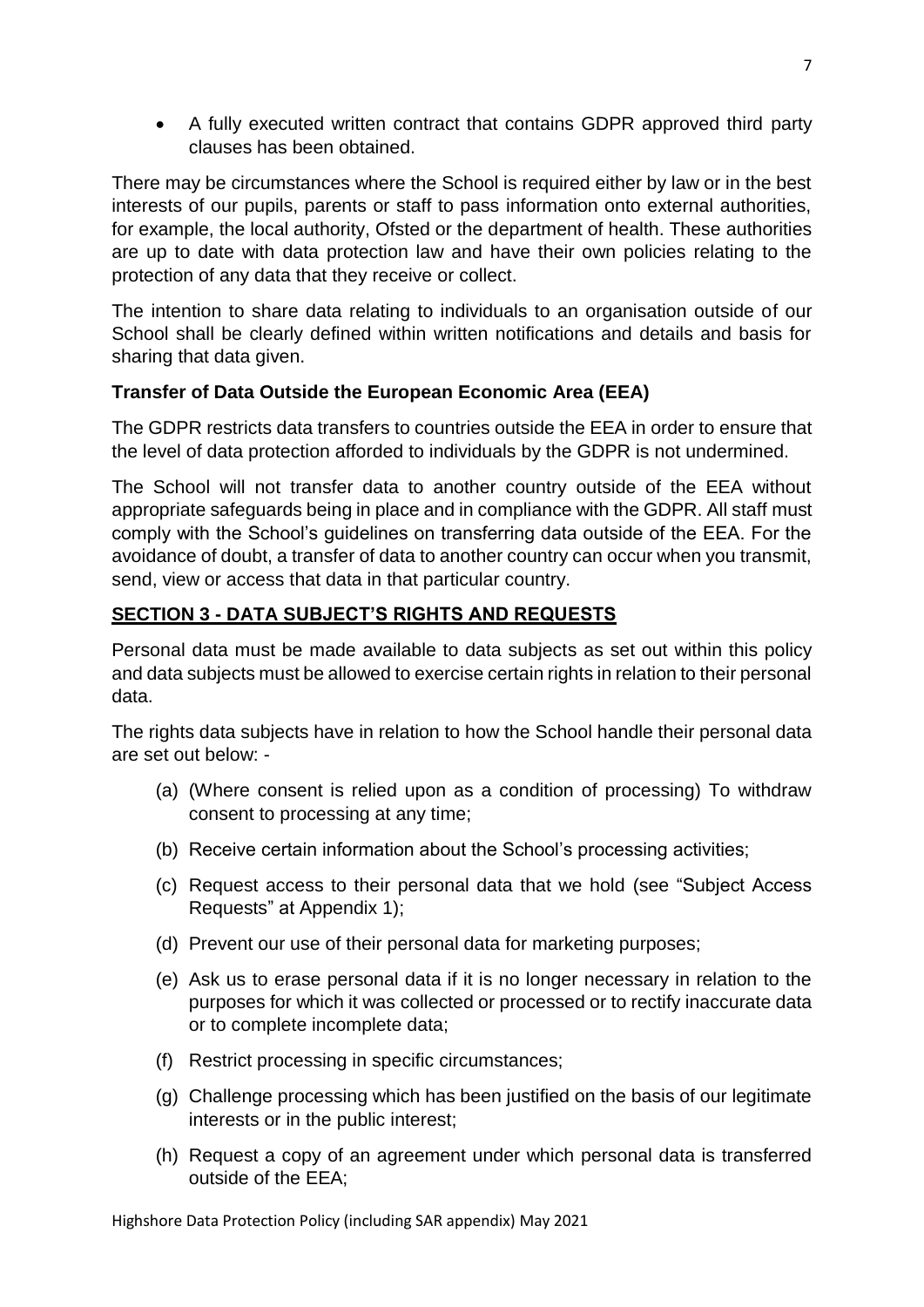- (i) Object to decisions based solely on automated processing;
- (j) Prevent processing that is likely to cause damage or distress to the data subject or anyone else;
- (k) Be notified of a personal data breach which is likely to result in high risk to their rights and freedoms;
- (l) Make a complaint to the supervisory authority; and
- (m) In limited circumstances, receive or ask for their personal data to be transferred to a third party in a structured, commonly used and machine readable format.

If any request is made to exercise the rights above, it is a requirement for the relevant staff member within the School to verify the identity of the individual making the request.

#### **Direct Marketing**

The School are subject to certain rules and privacy laws when marketing. For example, a data subject's prior consent will be required for electronic direct marketing (for example, by email, text or automated calls).

The School will explicitly offer individuals the opportunity to object to direct marketing and will do so in an intelligible format which is clear for the individual to understand. The School will promptly respond to any individual objection to direct marketing.

#### **Employee Obligations**

Employees may have access to the personal data of other members of staff, suppliers, parents or pupils of the School in the course of their employment or engagement. If so, the School expects those employees to help meet the School's data protection obligations to those individuals. Specifically, you must: -

- Only access the personal data that you have authority to access, and only for authorised purposes;
- Only allow others to access personal data if they have appropriate authorisation;
- Keep personal data secure (for example by complying with rules on access to school premises, computer access, password protection and secure file storage and destruction (Please refer to the School's Security Policy for further details about our security processes);
- Not to remove personal data or devices containing personal data from the School premises unless appropriate security measures are in place (such as pseudonymisation, encryption, password protection) to secure the information;
- Not to store personal information on local drives.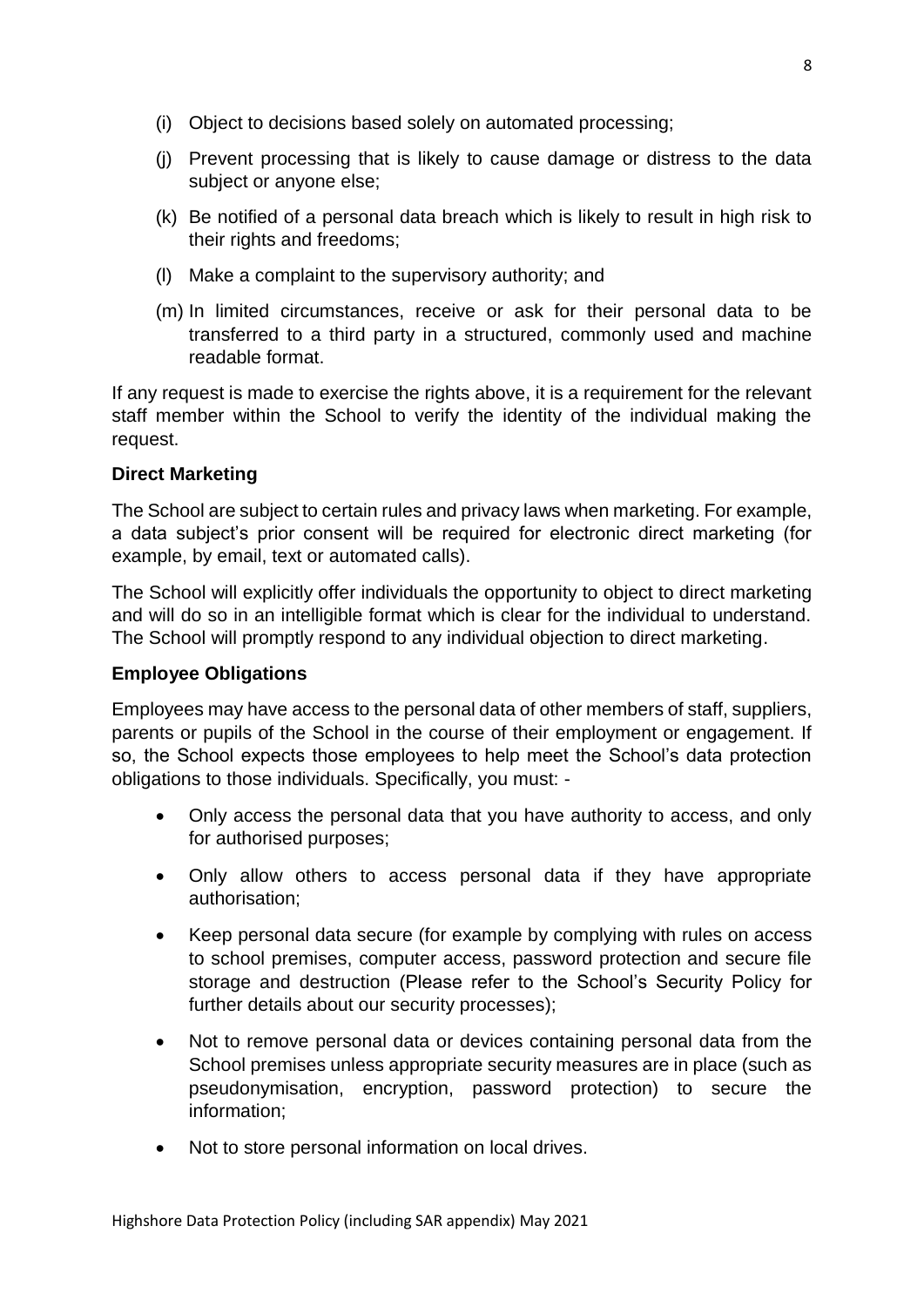## **SECTION 4 - ACCOUNTABILITY**

The School will ensure compliance with data protection principles by implementing appropriate technical and organisational measures. We are responsible for and demonstrate accountability with the GDPR principles.

The School have taken the following steps to ensure and document GDPR compliance: -

#### **Data Protection Officer (DPO)**

Please find below details of the School's Data Protection Officer: -

Data Protection Officer: Judicium Consulting Limited

Address: 72 Cannon Street, London, EC4N 6AE

Email: [dataservices@judicium.com](mailto:dataservices@judicium.com)

Web: www.judiciumeducation.co.uk

Telephone: 0203 326 9174

Lead Contact: Craig Stilwell

The DPO is responsible for overseeing this data protection policy and developing datarelated policies and guidelines.

Please contact the DPO with any questions about the operation of this Data Protection Policy or the GDPR or if you have any concerns that this policy is not being or has not been followed. In particular, you must always contact the DPO in the following circumstances: -

- (a) If you are unsure of the lawful basis being relied on by the School to process personal data;
- (b) If you need to rely on consent as a fair reason for processing (please see below the section on consent for further detail);
- (c) If you need to draft privacy notices or fair processing notices;
- (d) If you are unsure about the retention periods for the personal data being processed (but would refer you to the School's data retention policy in the first instance;)
- (e) If you are unsure about what security measures need to be put in place to protect personal data;
- (f) If there has been a personal data breach and would refer you to the procedure set out in the School's breach notification policy;
- (g) If you are unsure on what basis to transfer personal data outside the EEA;
- (h) If you need any assistance dealing with any rights invoked by a data subject;
- (i) Whenever you are engaging in a significant new (or a change in) processing activity which is likely to require a data protection impact assessment or if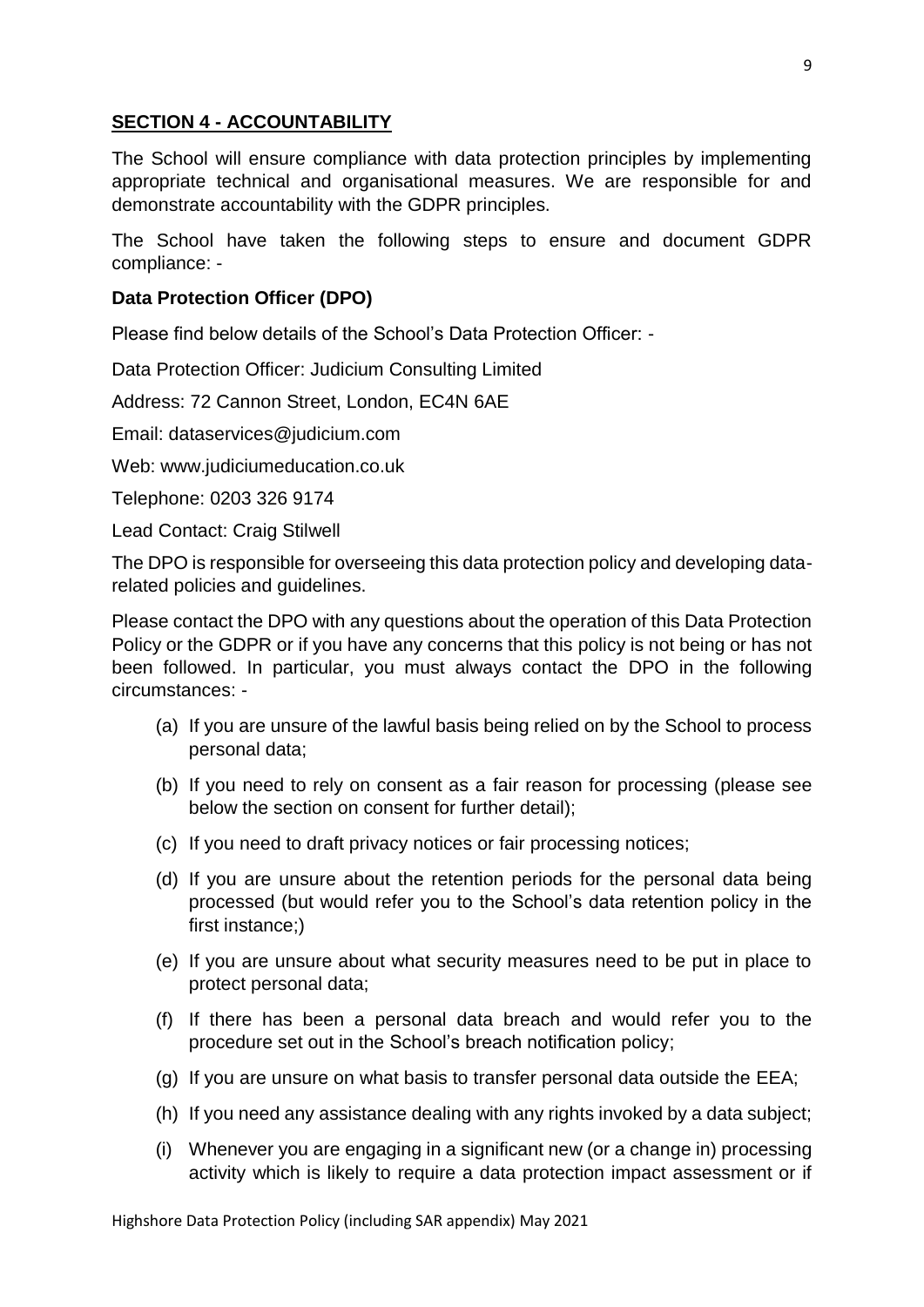you plan to use personal data for purposes other than what it was collected for;

- (j) If you plan to undertake any activities involving automated processing or automated decision making;
- (k) If you need help complying with applicable law when carrying out direct marketing activities;
- (l) If you need help with any contracts or other areas in relation to sharing personal data with third parties.

#### **Personal Data Breaches**

The GDPR requires the School to notify any applicable personal data breach to the Information Commissioner's Office (ICO).

We have put in place procedures to deal with any suspected personal data breach and will notify data subjects or any applicable regulator where we are legally required to do so.

If you know or suspect that a personal data breach has occurred, do not attempt to investigate the matter yourself. Immediately contact the person designated as the key point of contact for personal data breaches (who is Eileen Ollieuz the Headteacher) or your DPO.

## **Transparency and Privacy Notices**

The School will provide detailed, specific information to data subjects. This information will be provided through the School's privacy notices which are concise, transparent, intelligible, easily accessible and in clear and plain language so that a data subject can easily understand them. Privacy notices sets out information for data subjects about how the School use their data and the School's privacy notices are tailored to suit the data subject.

Whenever we collect personal data directly from data subjects, including for human resources or employment purposes, we will provide the data subject with all the information required by the GDPR including the identity of the data protection officer, the School's contact details, how and why we will use, process, disclose, protect and retain personal data. This will be provided in our privacy notice.

When personal data is collected indirectly (for example from a third party or publically available source), we will provide the data subject with the above information as soon as possible after receiving the data. The School will also confirm whether that third party has collected and processed data in accordance with the GDPR.

Notifications shall be in accordance with ICO guidance and, where relevant, be written in a form understandable by those defined as "children" under the GDPR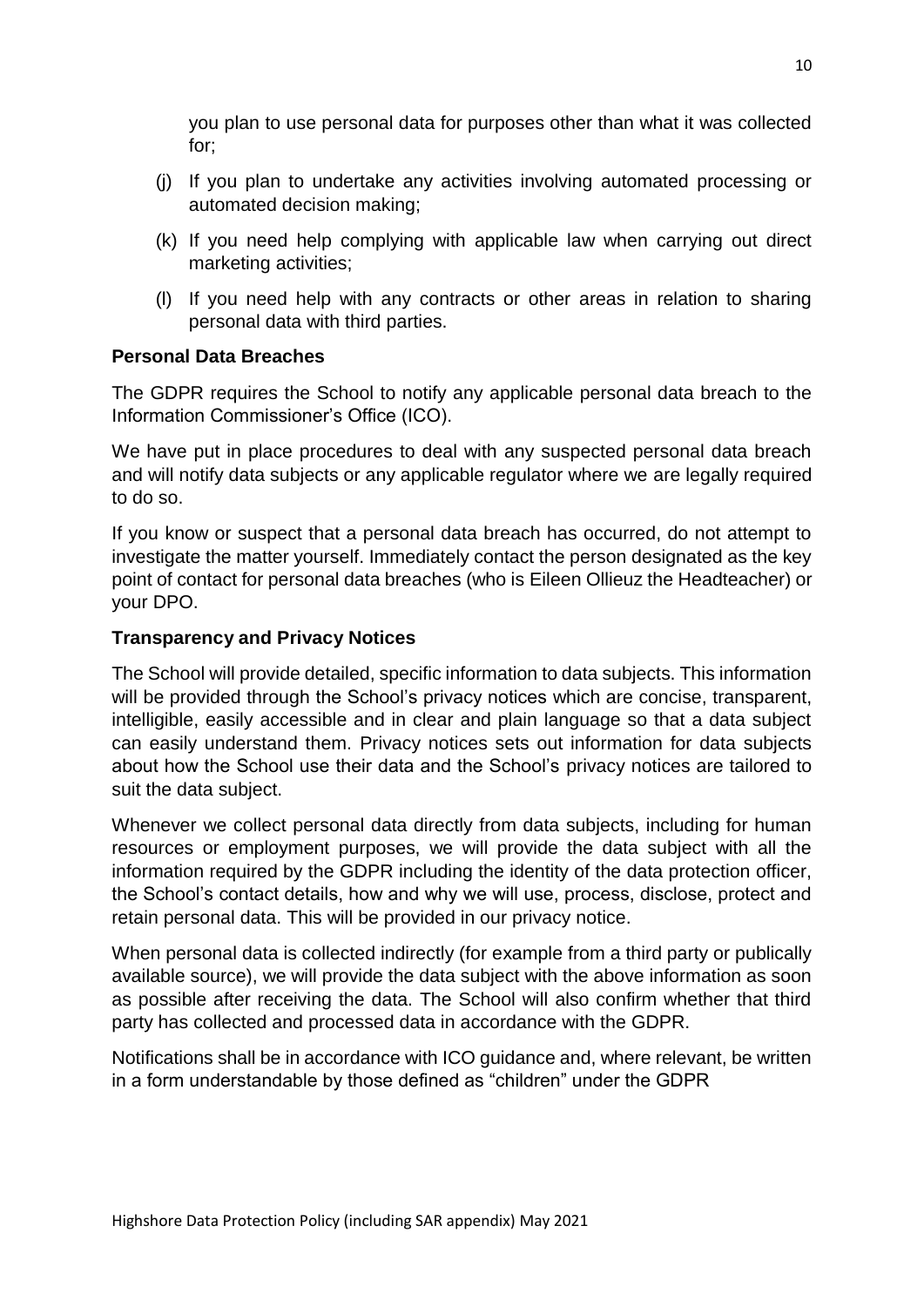# **Privacy by Design**

The School adopt a privacy be design approach to data protection to ensure that we adhere to data compliance and to implement technical and organisational measures in an effective manner.

Privacy by design is an approach that promotes privacy and data protection compliance from the start. To help us achieve this, the School takes into account the nature and purposes of the processing, any cost of implementation and any risks to rights and freedoms of data subjects when implementing data processes.

# **Data Protection Impact Assessments (DPIAs)**

In order to achieve a privacy by design approach, the School conduct DPIAs for any new technologies or programmes being used by the School which could affect the processing of personal data. In any event the School carries out DPIAs when required by the GDPR in the following circumstances: -

- For the use of new technologies (programs, systems or processes) or changing technologies;
- For the use of automated processing;
- For large scale processing of special category data;
- For large scale, systematic monitoring of a publicly accessible area (through the use of CCTV).

Our DPIAs contain: -

- A description of the processing, its purposes and any legitimate interests used;
- An assessment of the necessity and proportionality of the processing in relation to its purpose;
- An assessment of the risk to individuals; and
- The risk mitigation measures in place and demonstration of compliance.

# **Record Keeping**

The School are required to keep full and accurate records of our data processing activities. These records include: -

- The name and contact details of the School;
- The name and contact details of the Data Protection Officer;
- Descriptions of the types of personal data used;
- Description of the data subjects;
- Details of the School's processing activities and purposes;
- Details of any third party recipients of the personal data;
- Where personal data is stored:
- Retention periods; and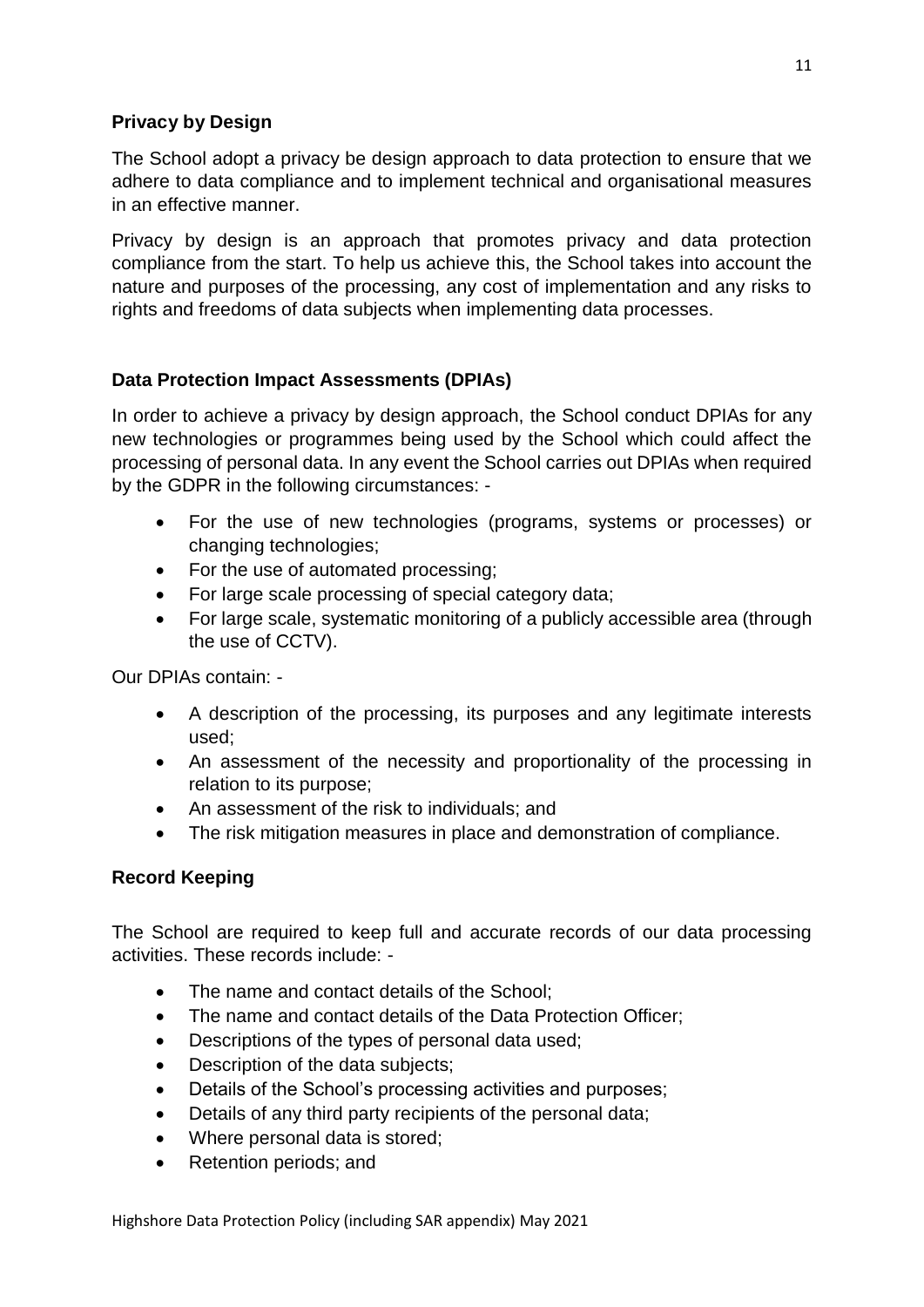• Security measures in place.

## **Training**

The School will ensure all relevant personnel have undergone adequate training to enable them to comply with data privacy laws.

## **Audit**

The School through its data protection officer regularly test our data systems and processes in order to assess compliance. These are done through data audits which take place annually in order to review use of personal data.

## **Related Policies**

Staff should refer to the following policies that are related to this data protection policy:

- Data retention policy
- Data breach policy
- Information Security policy

These policies are also designed to protect personal data and can be found at Staff drive/School Admin/Policies/GDPR and on the School website.

#### **Monitoring**

We will monitor the effectiveness of this and all of our policies and procedures and conduct a full review and update as appropriate.

Our monitoring and review will include looking at how our policies and procedures are working in practice to reduce the risks posed to the School.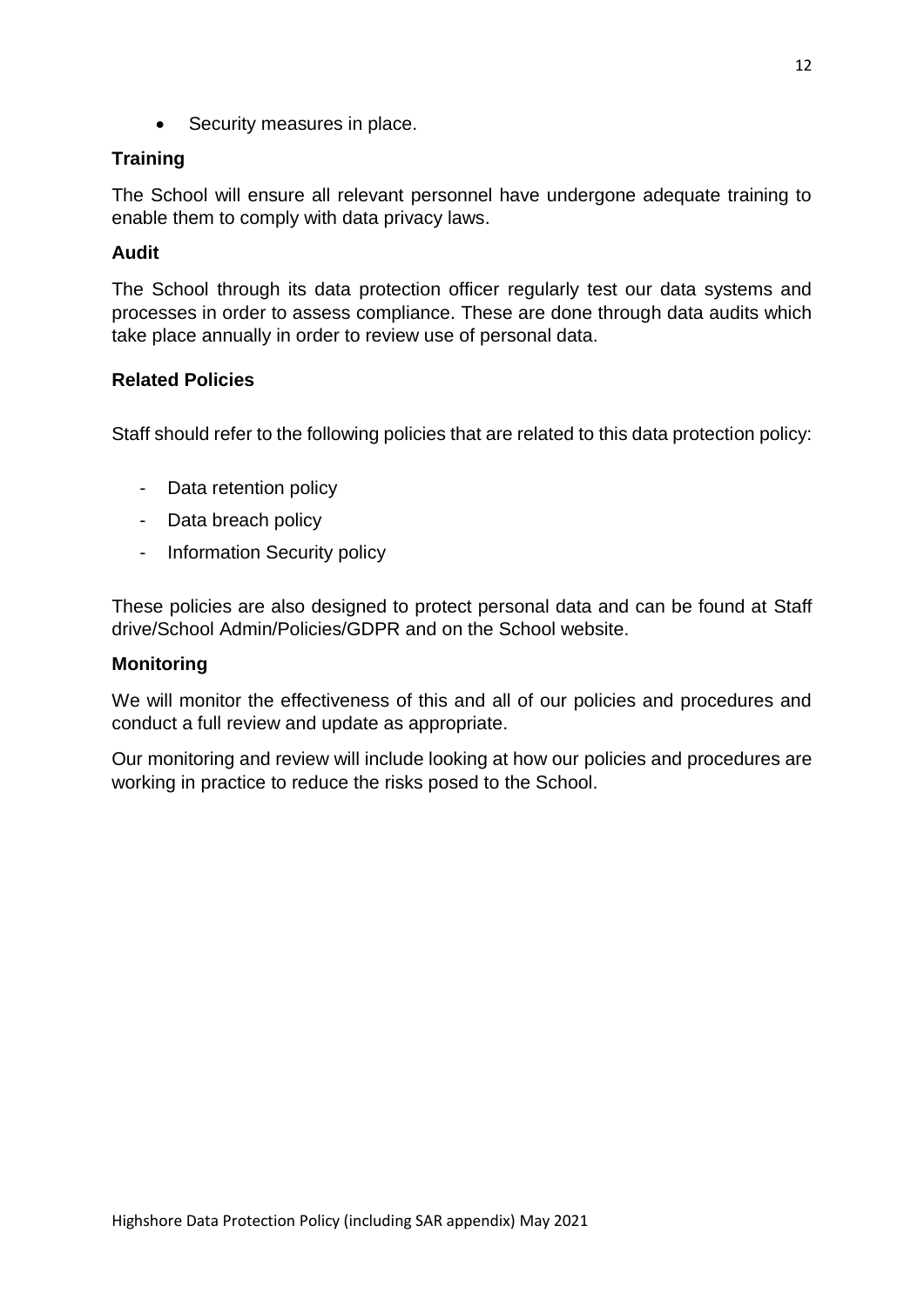# **Appendix 1 – Subject Access Requests**

Under Data Protection Law, Data Subjects have a general right to find out whether the School hold or process personal data about them, to access that data, and to be given supplementary information. This is known as the right of access, or the right to make a data subject access request (SAR). The purpose of the right is to enable the individual to be aware of, and verify, the lawfulness of the processing of personal data that the School are undertaking.

A Data Subject has the right to be informed by the School of the following: -

- (a) Confirmation that their data is being processed;
	- (b) Access to their personal data;
	- (c) A description of the information that is being processed;
	- (d) The purpose for which the information is being processed;
	- (e) The recipients/class of recipients to whom that information is or may be disclosed;
	- (f) Details of the School's sources of information obtained;
	- (g) In relation to any Personal Data processed for the purposes of evaluating matters in relation to the Data Subject that has constituted or is likely to constitute the sole basis for any decision significantly affecting him or her, to be informed of the logic of the Data Controller's decision making. Such data may include, but is not limited to, performance at work, creditworthiness, reliability and conduct; and
	- (h) Other supplementary information.

# **How to recognise a subject access request**

A data subject access request is a request from an individual (or from someone acting with the authority of an individual, e.g. a solicitor or a parent making a request in relation to information relating to their child):

- for confirmation as to whether the School process personal data about him or her and, if so
- for access to that personal data
- and/or certain other supplementary information

A valid SAR can be both in writing (by letter, email, WhatsApp text) or verbally (e.g. during a telephone conversation). The request may refer to the GDPR and/or to 'data protection' and/or to 'personal data' but does not need to do so in order to be a valid request. For example, a letter which states 'please provide me with a copy of information that the School hold about me' will be a data subject access request and should be treated as such.

A data subject is generally only entitled to access their own personal data, and not information relating to other people.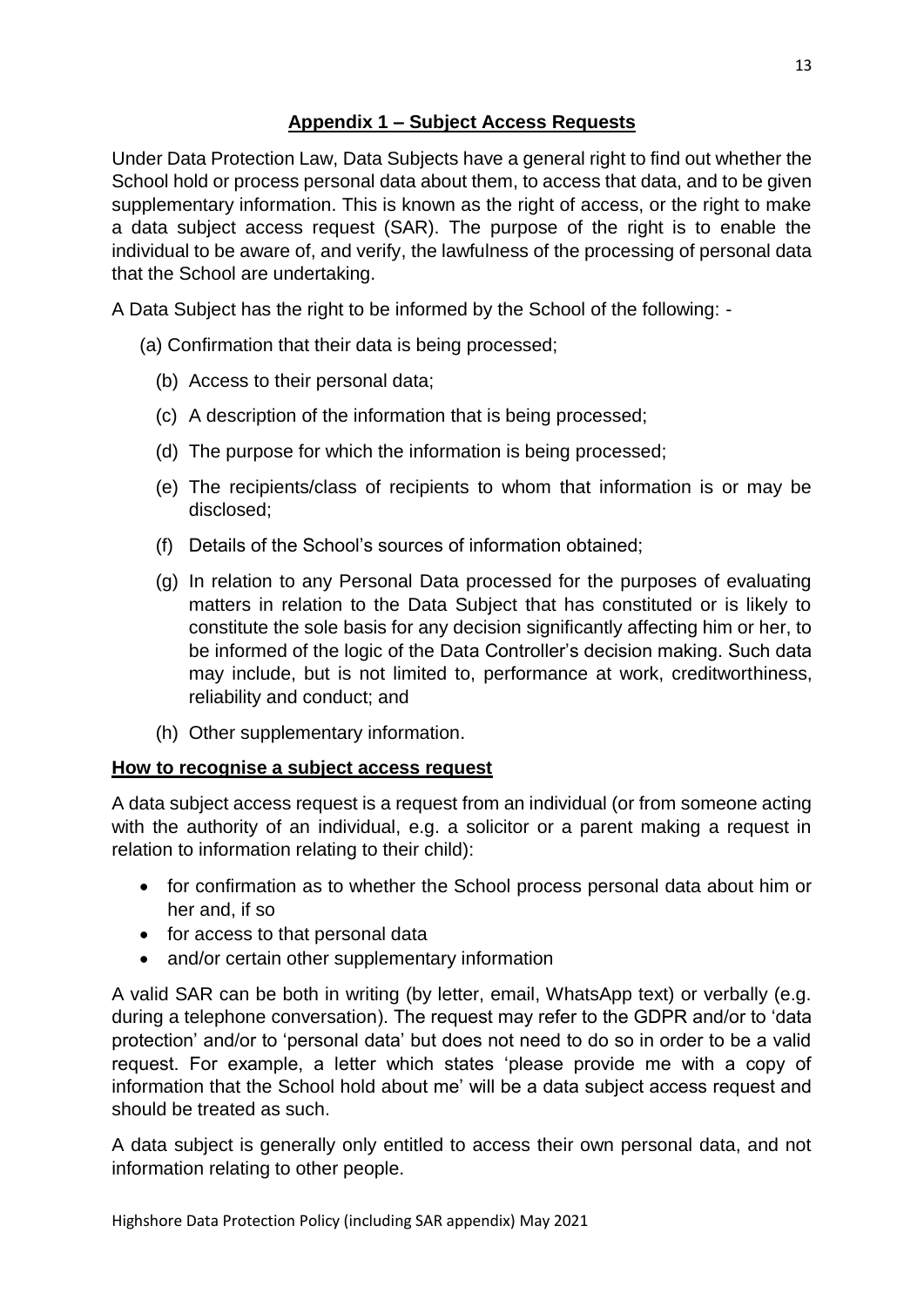#### **How to make a data subject access request**

Whilst there is no requirement to do so, we encourage any individuals who wish to make such a request to make the request in writing, detailing exactly the personal data being requested. This allows the School to easily recognise that you wish to make a data subject access request and the nature of your request. If the request is unclear/ vague we may be required to clarify the scope of the request which may in turn delay the start of the time period for dealing with the request.

#### **What to do when you receive a data subject access request**

All data subject access requests should be immediately directed to the Headteacher who should contact Judicium as DPO in order to assist with the request and what is required.

## **Acknowledging the request**

When receiving a SAR the School shall acknowledge the request as soon as possible and inform the requester about the statutory deadline (of one calendar month) to respond to the request.

In addition to acknowledging the request, the School may ask for:

- proof of ID (if needed);
- further clarification about the requested information;
- if it is not clear where the information shall be sent, the School must clarify what address/email address to use when sending the requested information; and/or
- consent (if requesting third party data).

The School should work with their DPO in order to create the acknowledgment.

# **Verifying the identity of a requester or requesting clarification of the request**

Before responding to a SAR, the School will take reasonable steps to verify the identity of the person making the request. In the case of current employees, this will usually be straightforward. The School is entitled to request additional information from a requester in order to verify whether the requester is in fact who they say they are. Where the School has reasonable doubts as to the identity of the individual making the request, evidence of identity may be established by production of a passport, driving license, a recent utility bill with current address, birth/marriage certificate, credit card or a mortgage statement.

If an individual is requesting a large amount of data the School may ask the requester for more information for the purpose of clarifying the request, but the requester shall never be asked why the request has been made. The School shall let the requestor know as soon as possible where more information is needed before responding to the request.

In both cases, the period of responding begins when the additional information has been received. If the School do not receive this information, they will be unable to comply with the request.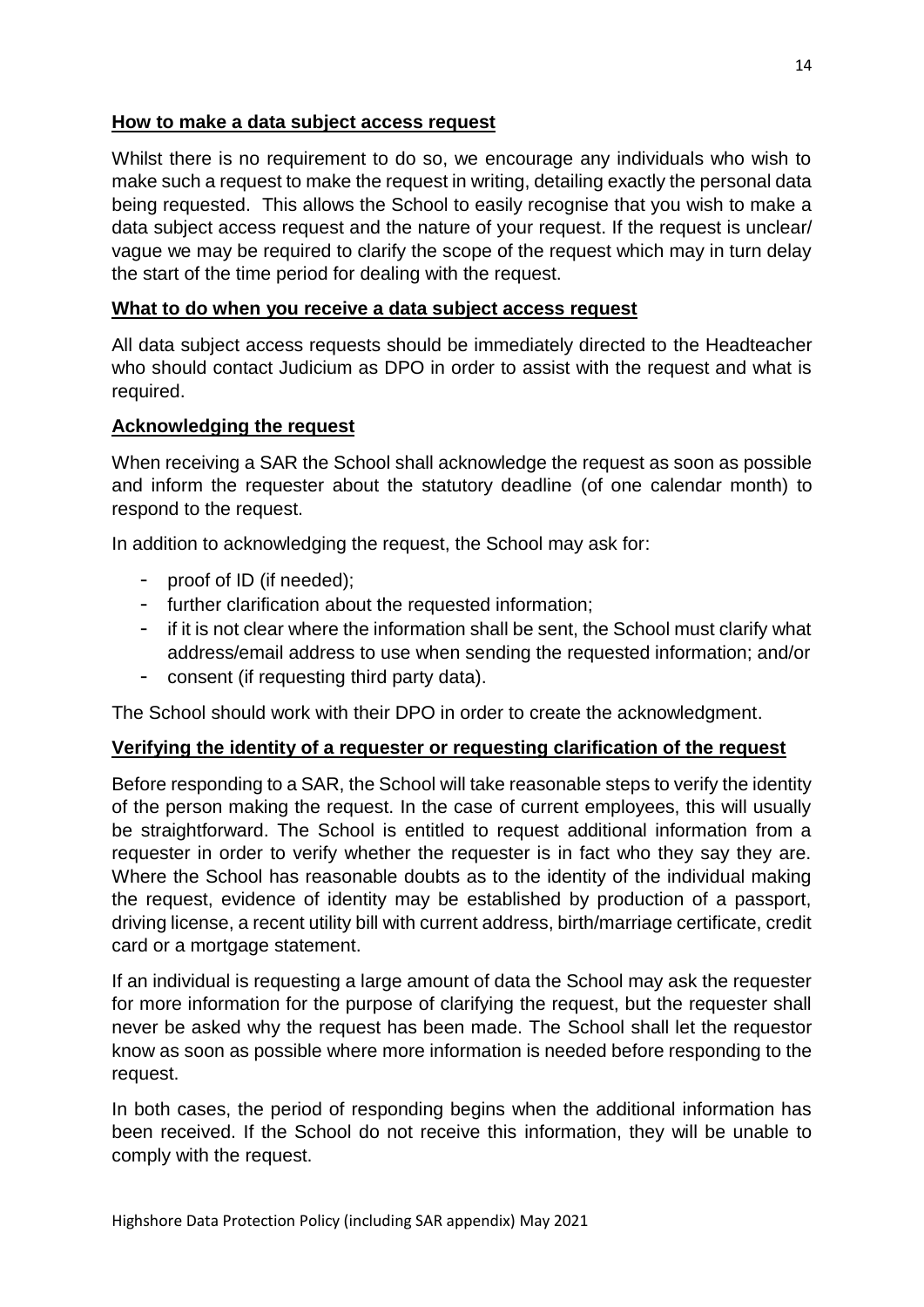# **Requests made by third parties or on behalf of children**

The school need to be satisfied that the third party making the request is entitled to act on behalf of the individual, but it is the third party's responsibility to provide evidence of this entitlement. This might be a written authority to make the request or it might be a more general power of attorney. The School may also require proof of identity in certain circumstances.

When requests are made on behalf of children, it is important to note that even if a child is too young to understand the implications of subject access rights, it is still the right of the child, rather than of anyone else such as a parent or guardian, to have access to the child's personal data. Before responding to a SAR for information held about a child, the School should consider whether the child is mature enough to understand their rights. If the school is confident that the child can understand their rights, then the School should usually respond directly to the child or seek their consent before releasing their information.

It shall be assessed if the child is able to understand (in broad terms) what it means to make a subject access request and how to interpret the information they receive as a result of doing so. When considering borderline cases, it should be taken into account, among other things:

- the child's level of maturity and their ability to make decisions like this;
- the nature of the personal data;
- any court orders relating to parental access or responsibility that may apply;
- any duty of confidence owed to the child or young person;
- any consequences of allowing those with parental responsibility access to the child's or young person's information. This is particularly important if there have been allegations of abuse or ill treatment;
- any detriment to the child or young person if individuals with parental responsibility cannot access this information; and
- any views the child or young person has on whether their parents should have access to information about them.

Generally, a person aged 12 years or over is presumed to be of sufficient age and maturity to be able to exercise their right of access, unless the contrary is shown. In relation to a child 12 years of age or older, then provided that the School is confident that they understand their rights, and there is no reason to believe that the child does not have the capacity to make a request on their own behalf, the School will require the written authorisation of the child before responding to the requester, or provide the personal data directly to the child.

The School may also refuse to provide information to parents if there are consequences of allowing access to the child's information – for example if it is likely to cause detriment to the child.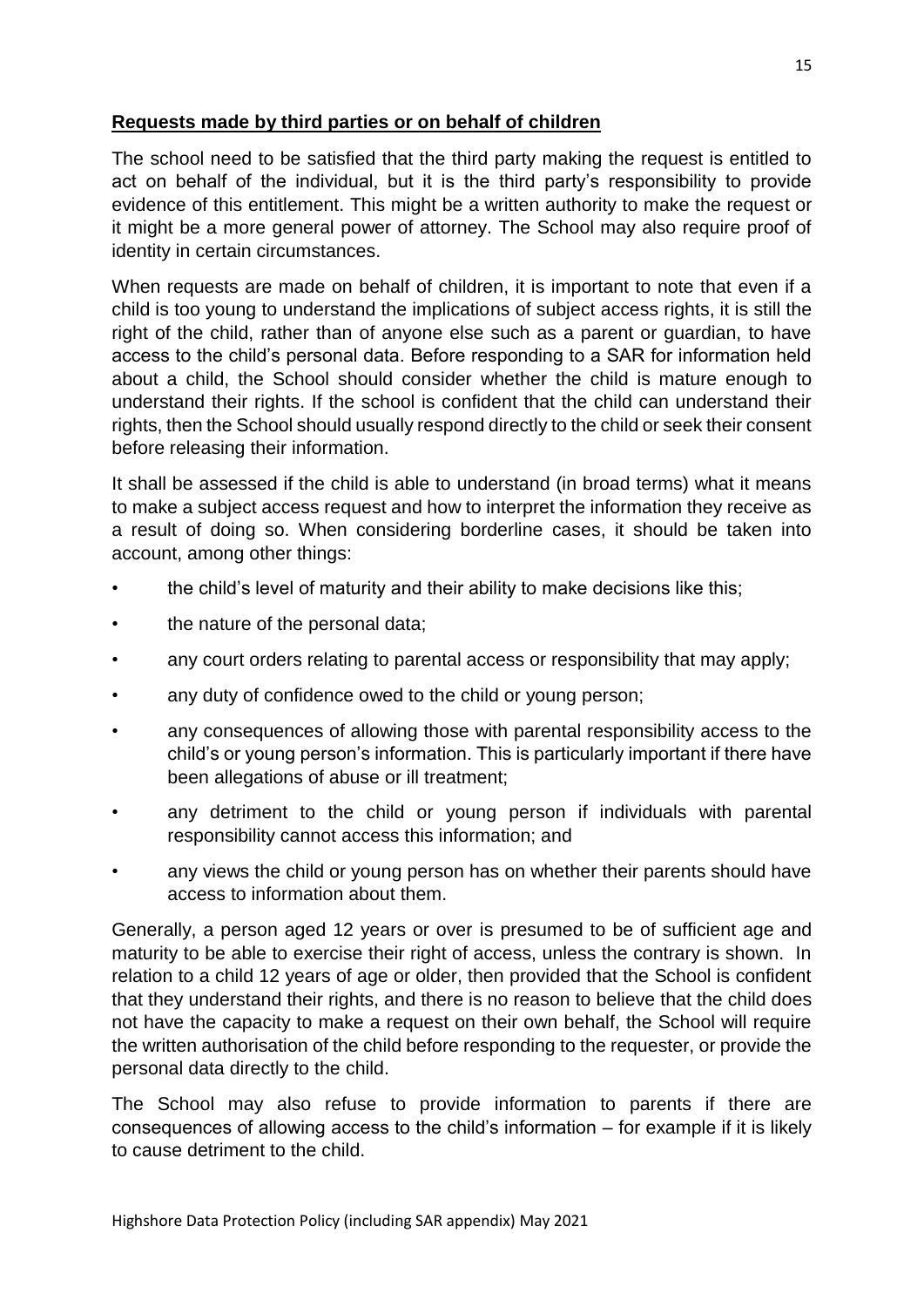## **Fee for responding to a SAR**

The School will usually deal with a SAR free of charge. Where a request is considered to be manifestly unfounded or excessive a fee to cover administrative costs may be requested.

## **Time Period for Responding to a SAR**

The School has one calendar month to respond to a SAR. This will run from the day that the request was received or from the day when any additional identification or other information requested is received, or payment of any required fee has been received.

The period for response may be extended by a further two calendar months in relation to complex requests. What constitutes a complex request will depend on the particular nature of the request. The DPO must always be consulted in determining whether a request is sufficiently complex as to extend the response period.

Where a request is considered to be sufficiently complex as to require an extension of the period for response, the School will need to notify the requester within one calendar month of receiving the request, together with reasons as to why this extension is considered necessary.

#### **School closure periods**

Requests received during or just before school closure periods may not be able to be responded to within the one calendar month response period. This is because no one will be on site to comply with the request. As a result, it is unlikely that your request will be able to be dealt with during this time. We may not be able to acknowledge your request during this time (i.e. until a time when we receive the request), however, if we can acknowledge the request we may still not be able to deal with it until the School re-opens. The School will endeavour to comply with requests as soon as possible and will keep in communication with you as far as possible. If your request is urgent, please provide your request during term times and not during/close to closure periods.

#### **Information to be provided in response to a request**

The individual is entitled to receive access to the personal data we process about him or her.

The information should be provided in a way that is concise, transparent, easy to understand and easy to access using clear and plain language, with any technical terms, abbreviations or codes explained. The response shall be given in writing if the SAR was made in writing in a commonly-used electronic format.

The information that the School are required to supply in response to a SAR must be supplied by reference to the data in question at the time the request was received. However, as the School have one month in which to respond the School is allowed to take into account any amendment or deletion made to the personal data between the time the request is received and the time the personal data is supplied if such amendment or deletion would have been made regardless of the receipt of the SAR.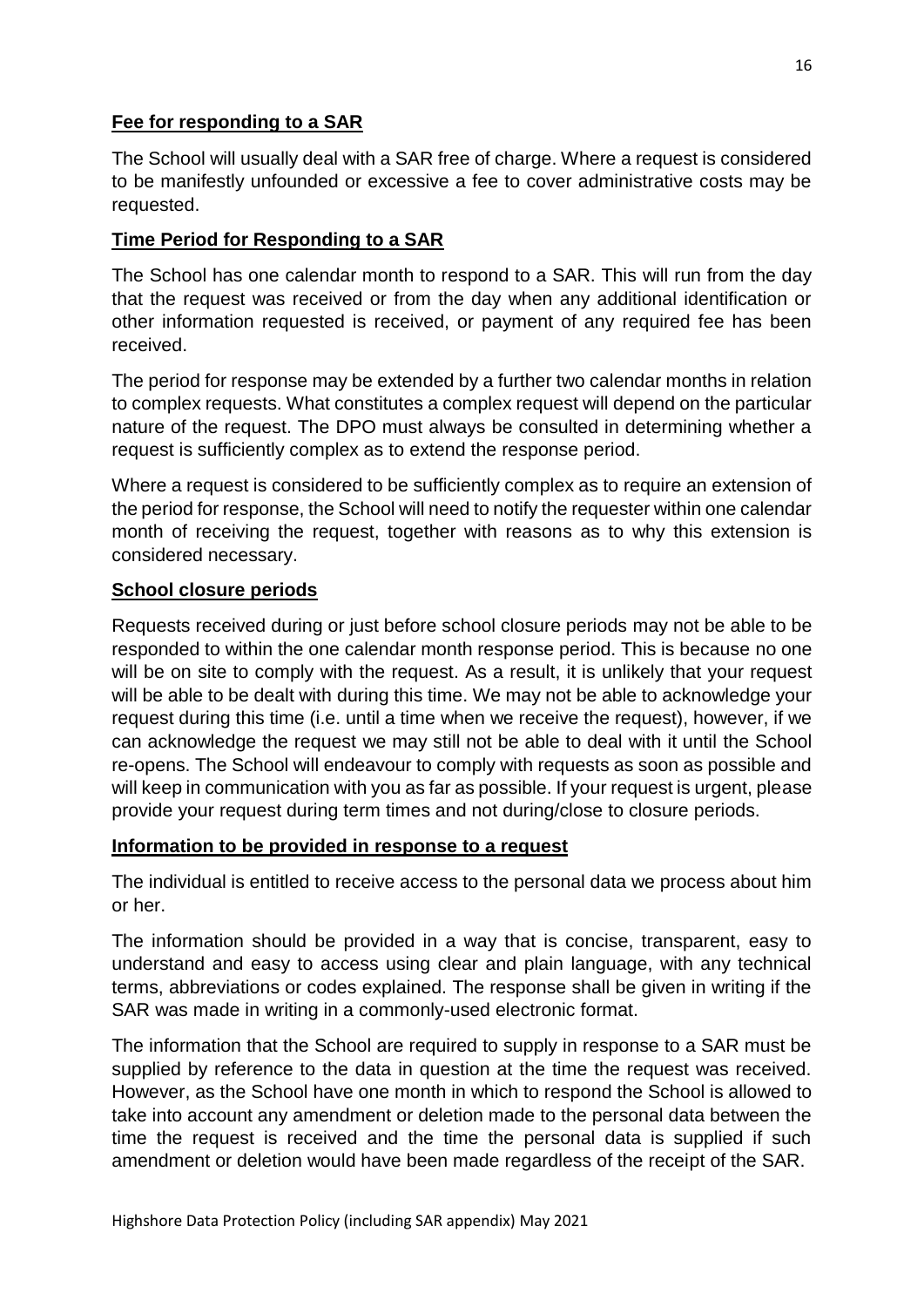The School is therefore, allowed to carry out regular housekeeping activities even if this means deleting or amending personal data after the receipt of a SAR. The School is not allowed to amend or delete data to avoid supplying the data.

# **How to locate information**

The personal data the School need to provide in response to a data subject access request may be located in several of the electronic and manual filing systems. This is why it is important to identify at the outset the type of information requested so that the search can be focused.

# **Protection of third parties -exemptions to the right of subject access**

There are circumstances where information can be withheld pursuant to a SAR. These specific exemptions and requests should be considered on a case by case basis.

The School will consider whether it is possible to redact information so that this does not identify those third parties. If their data cannot be redacted (for example, after redaction it is still obvious who the data relates to) then the School do not have to disclose personal data to the extent that doing so would involve disclosing information relating to another individual (including information identifying the other individual as the source of information) who can be identified from the information unless:

- the other individual has consented to the disclosure; or
- it is reasonable to comply with the request without that individual's consent.

In determining whether it is reasonable to disclose the information without the individuals consent, all of the relevant circumstances will be taken into account, including:

- the type of information that they would disclose;
- any duty of confidentiality they owe to the other individual;
- any steps taken to seek consent from the other individual;
- whether the other individual is capable of giving consent; and
- any express refusal of consent by the other individual.

It needs to be decided whether it is appropriate to disclose the information in each case. This decision will involve balancing the data subject's right of access against the other individual's rights. If the other person consents to the school disclosing the information about them, then it would be unreasonable not to do so. However, if there is no such consent, the school must decide whether to disclose the information anyway. If there are any concerns in this regard then the DPO should be consulted.

# **Other exemptions to the right of subject access**

In certain circumstances the School may be exempt from providing some or all of the personal data requested. These exemptions are described below and should only be applied on a case-by-case basis after a careful consideration of all the facts.

Highshore Data Protection Policy (including SAR appendix) May 2021